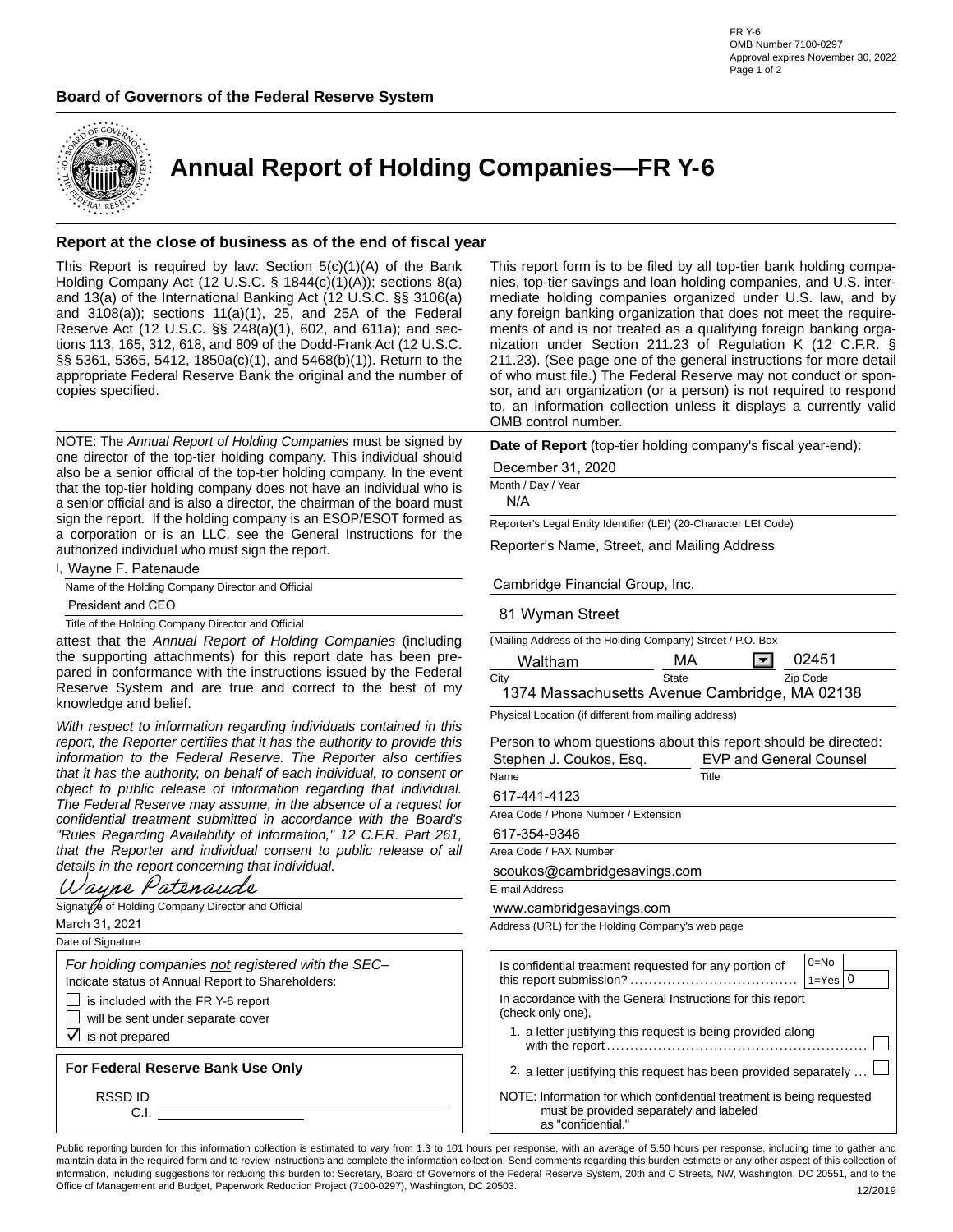# **For Use By Tiered Holding Companies**

*Top-tiered holding companies must list the names, mailing address, and physical locations of each of their subsidiary holding companies below.*

| N/A                                       |                                                                       |          | N/A                                       |                                                                       |                                  |
|-------------------------------------------|-----------------------------------------------------------------------|----------|-------------------------------------------|-----------------------------------------------------------------------|----------------------------------|
| Legal Title of Subsidiary Holding Company |                                                                       |          | Legal Title of Subsidiary Holding Company |                                                                       |                                  |
|                                           | (Mailing Address of the Subsidiary Holding Company) Street / P.O. Box |          |                                           | (Mailing Address of the Subsidiary Holding Company) Street / P.O. Box |                                  |
| City                                      | $\blacktriangledown$<br><b>State</b>                                  | Zip Code | City                                      | <b>State</b>                                                          | $\blacktriangledown$<br>Zip Code |
|                                           | Physical Location (if different from mailing address)                 |          |                                           | Physical Location (if different from mailing address)                 |                                  |
| N/A                                       |                                                                       |          | N/A                                       |                                                                       |                                  |
| Legal Title of Subsidiary Holding Company |                                                                       |          | Legal Title of Subsidiary Holding Company |                                                                       |                                  |
|                                           | (Mailing Address of the Subsidiary Holding Company) Street / P.O. Box |          |                                           | (Mailing Address of the Subsidiary Holding Company) Street / P.O. Box |                                  |
| City                                      | $\blacktriangledown$<br><b>State</b>                                  | Zip Code | City                                      | <b>State</b>                                                          | $\blacktriangledown$<br>Zip Code |
|                                           |                                                                       |          |                                           |                                                                       |                                  |
|                                           | Physical Location (if different from mailing address)                 |          |                                           | Physical Location (if different from mailing address)                 |                                  |
| N/A                                       |                                                                       |          | N/A                                       |                                                                       |                                  |
| Legal Title of Subsidiary Holding Company |                                                                       |          | Legal Title of Subsidiary Holding Company |                                                                       |                                  |
|                                           | (Mailing Address of the Subsidiary Holding Company) Street / P.O. Box |          |                                           | (Mailing Address of the Subsidiary Holding Company) Street / P.O. Box |                                  |
|                                           | $\blacktriangledown$                                                  |          |                                           |                                                                       | $\blacktriangledown$             |
| City                                      | <b>State</b>                                                          | Zip Code | City                                      | <b>State</b>                                                          | Zip Code                         |
|                                           | Physical Location (if different from mailing address)                 |          |                                           | Physical Location (if different from mailing address)                 |                                  |
| N/A                                       |                                                                       |          | N/A                                       |                                                                       |                                  |
| Legal Title of Subsidiary Holding Company |                                                                       |          | Legal Title of Subsidiary Holding Company |                                                                       |                                  |
|                                           | (Mailing Address of the Subsidiary Holding Company) Street / P.O. Box |          |                                           | (Mailing Address of the Subsidiary Holding Company) Street / P.O. Box |                                  |
|                                           | $\blacktriangledown$                                                  |          |                                           |                                                                       | $\overline{\phantom{a}}$         |
| City                                      | State                                                                 | Zip Code | City                                      | <b>State</b>                                                          | Zip Code                         |
|                                           | Physical Location (if different from mailing address)                 |          |                                           | Physical Location (if different from mailing address)                 |                                  |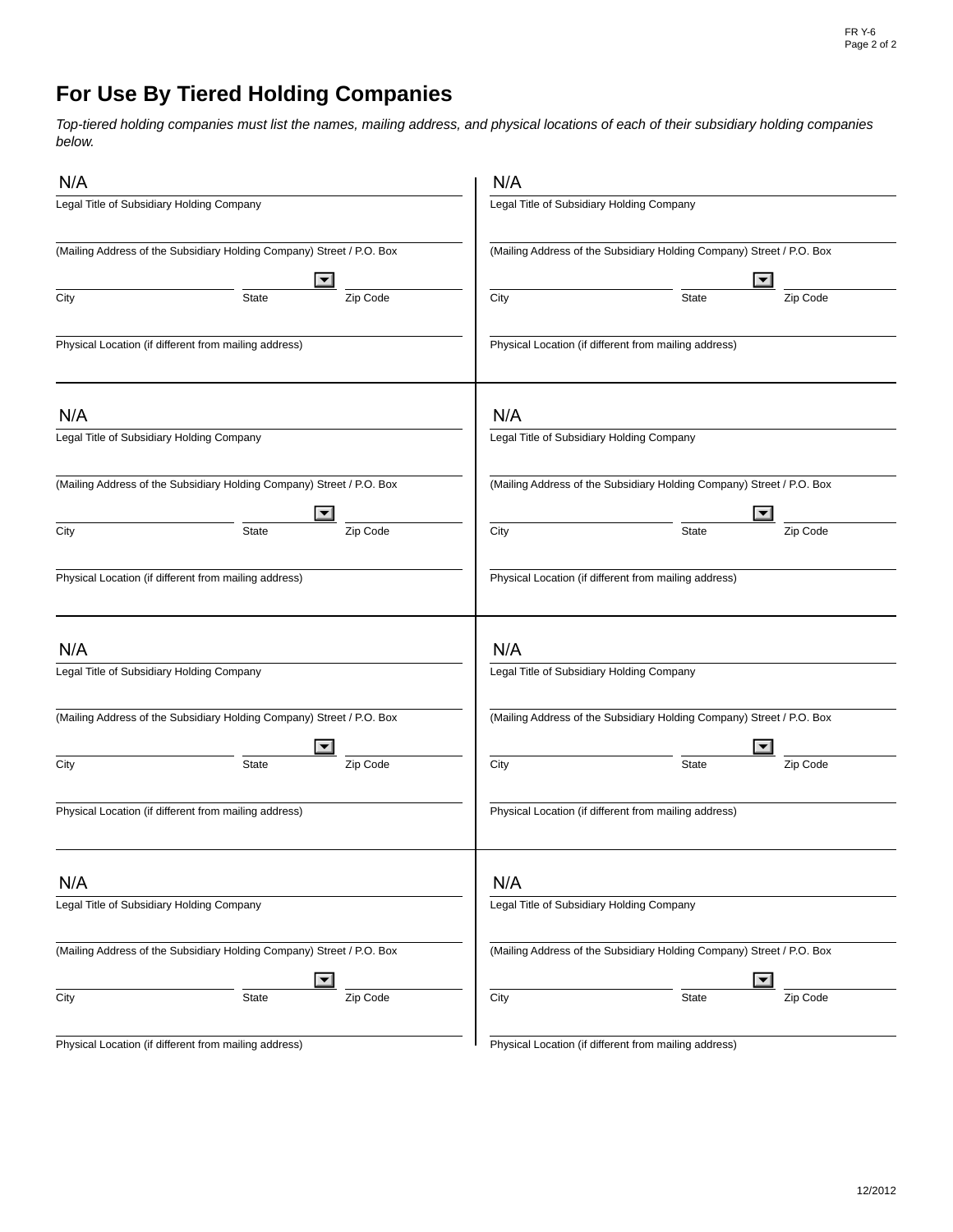# **FORM FR Y-6 CAMBRIDGE FINANCIAL GROUP, INC.**

### **CAMBRIDGE, MASSACHUSETTS**

### **FISCAL YEAR ENDING DECEMBER 31, 2020**

**LEI: N/A**

- Report Item 1: As a "private" mutual holding company (i.e., owning 100% of the capital stock of its sole banking subsidiary, Cambridge Savings Bank), Cambridge Financial Group, Inc. ("CFG") has no shareholders for which any annual report is prepared. CFG prepares a brief "glossy" annual report that it uses for general informational purposes, copies of which will be provided to the Federal Reserve Bank upon request.
- Report Item 2: a. Organization Chart S**EE ATTACHED CHART**
- Report Item 2: b. Domestic Branch Listing **SEE ATTACHED LISTING**
- Report Item 3: As a private mutual holding company, CFG has no outstanding class of voting securities.
- Report Item 4: Insiders **SEE ATTACHED LISTING**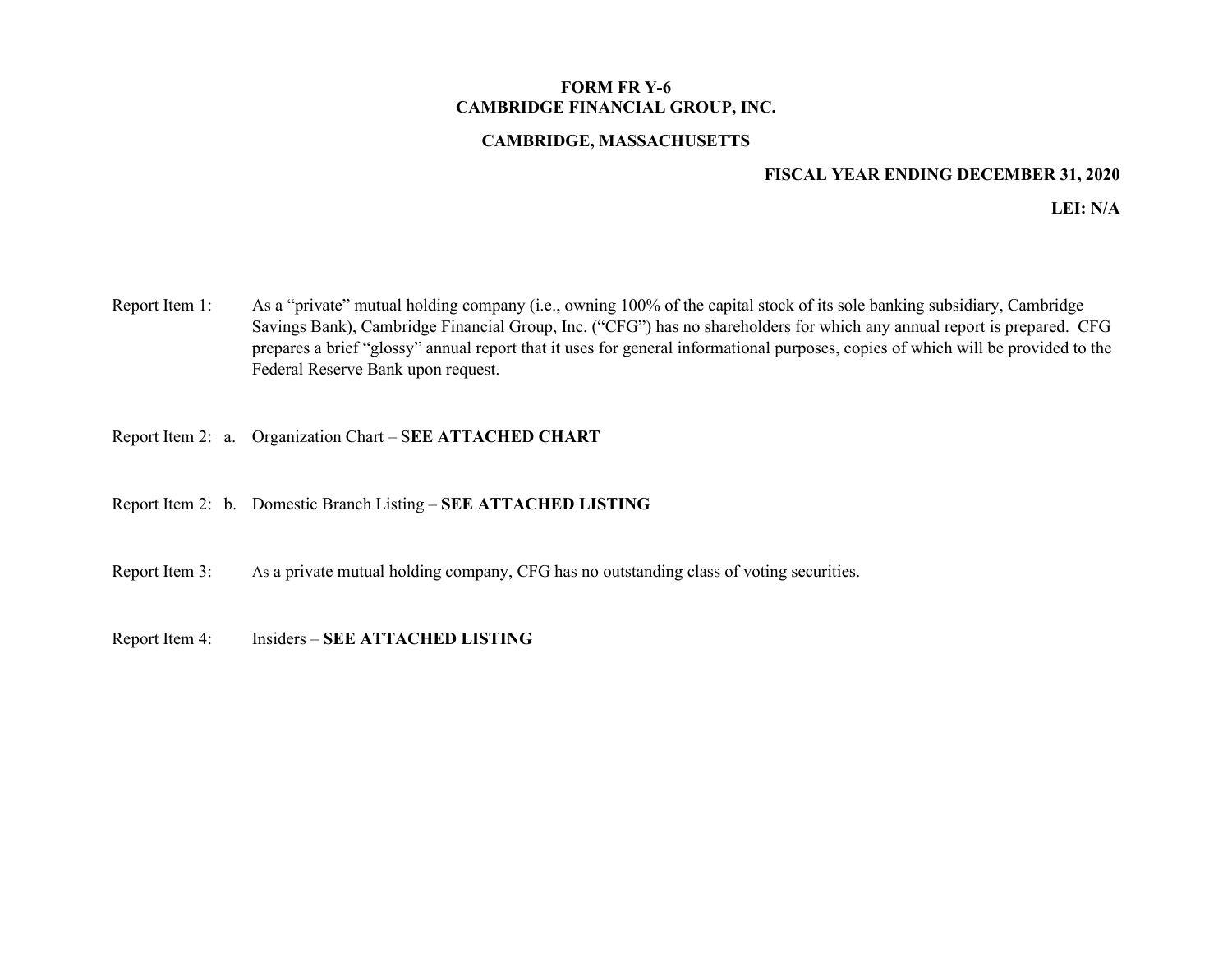# **Form FR Y-6**

# **Cambridge Financial Group, Inc. & Subsidiaries As of December 31, 2020**

**Report Item 2a: Organization Chart**



Percentages listed represent the ownership of the parent company.

**FISCAL YEAR ENDING DECEMBER 31, 2020 LEI NOT APPLICABLE UNLESS OTHERWISE NOTED**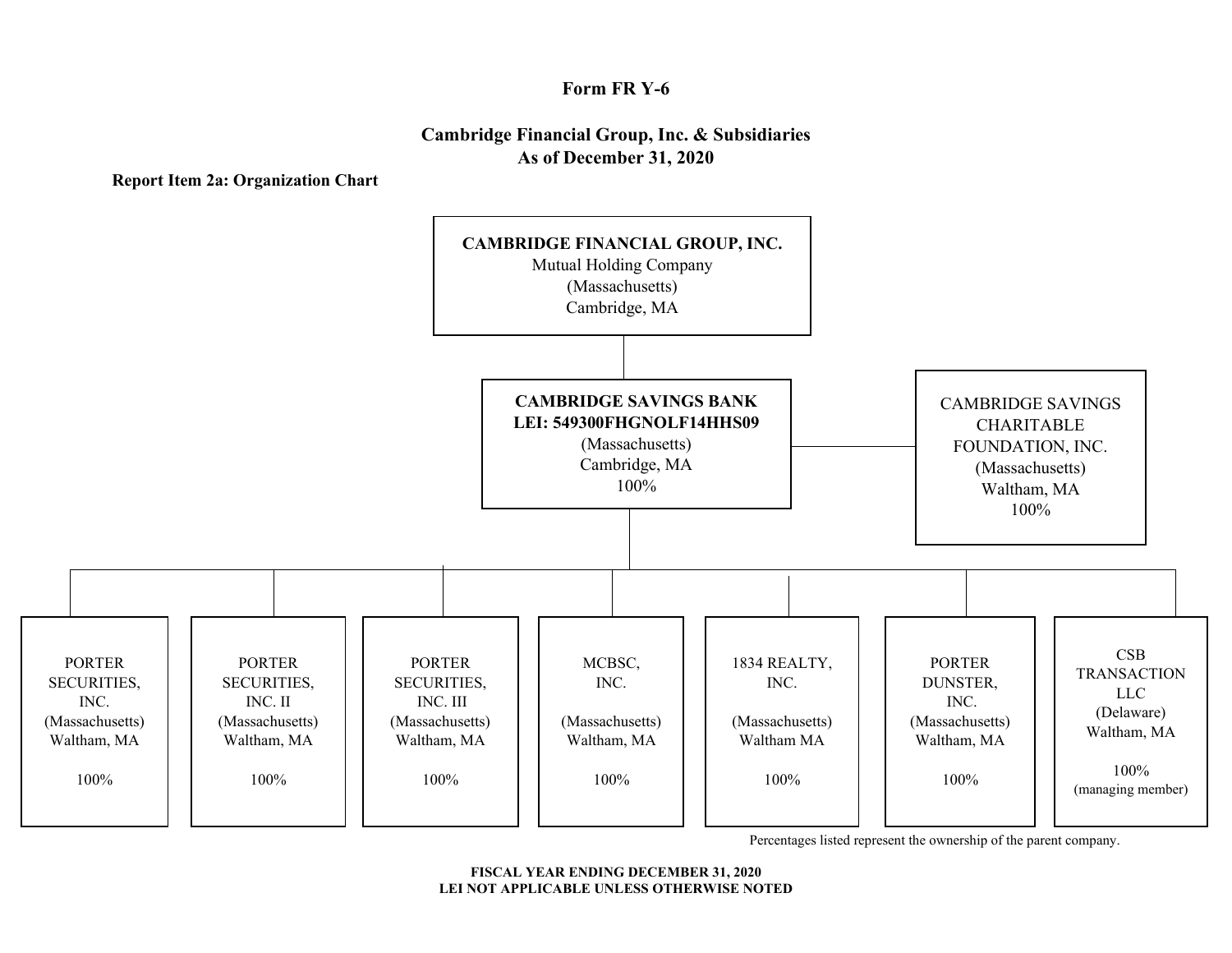**Results:** A list of branches for your depository institution: CAMBRIDGE SAVINGS BANK (ID\_RSSD: 758703). This depository institution is held by CAMBRIDGE FINANCIAL GROUP, INC. (2687795) of CAMBRIDGE, MA. The data are as of 12/31/2020. Data reflects information that was received and processed through 01/05/2021.

#### **Reconciliation and Verification Steps**

1. In the **Data Action** column of each branch row, enter one or more of the actions specified below 2. If required, enter the date in the **Effective Date** column

#### **Actions**

**OK:** If the branch information is correct, enter 'OK' in the **Data Action** column.

**Change:** If the branch information is incorrect or incomplete, revise the data, enter 'Change' in the **Data Action** column and the date when this information first became valid in the **Effective Date** column. **Close:** If a branch listed was sold or closed, enter 'Close' in the **Data Action** column and the sale or closure date in the **Effective Date** column. **Delete:** If a branch listed was never owned by this depository institution, enter 'Delete' in the **Data Action** column. **Add:** If a reportable branch is missing, insert a row, add the branch data, and enter 'Add' in the **Data Action** column and the opening or acquisition date in the **Effective Date** column.

If printing this list, you may need to adjust your page setup in MS Excel. Try using landscape orientation, page scaling, and/or legal sized paper.

#### **Submission Procedure**

When you are finished, send a saved copy to your FRB contact. See the detailed instructions on this site for more information.

If you are e-mailing this to your FRB contact, put your institution name, city and state in the subject line of the e-mail.

#### Note:

To satisfy the **FR Y-10 reporting requirements**, you must also submit FR Y-10 Domestic Branch Schedules for each branch with a **Data Action** of Change, Close, Delete, or Add. The FR Y-10 report may be submitted in a hardcopy format or via the FR Y-10 Online application - https://y10online.federalreserve.gov.

\* FDIC UNINUM, Office Number, and ID\_RSSD columns are for reference only. Verification of these values is not required.

|  | Data Action Effective Date Branch Service Type | Branch ID RSSD* | <b>Popular Name</b>                         | <b>Street Address</b>     | City              | <b>State</b> | <b>Zip Code</b> | County         | Country                              | <b>FDIC UNINUM*</b> Office Number* |                     | <b>Head Office</b>            | Head Office ID RSSD* | <b>Comments</b> |
|--|------------------------------------------------|-----------------|---------------------------------------------|---------------------------|-------------------|--------------|-----------------|----------------|--------------------------------------|------------------------------------|---------------------|-------------------------------|----------------------|-----------------|
|  | Full Service (Head Office)                     |                 | 758703 CAMBRIDGE SAVINGS BANK               | 1374 MASSACHUSETTS AVENUE | CAMBRIDGE         | MA           | 02138           | MIDDLESEX      | UNITED STATES                        | <b>Not Required</b>                | Not Required        | CAMBRIDGE SAVINGS BANK        | 758703               |                 |
|  | <b>Full Service</b>                            |                 | 1891456 ARLINGTON CENTER BRANCHC            | 626 MASSACHUSETTS AVENUE  | <b>ARLINGTON</b>  | MA           | 02476           |                | MIDDLESEX UNITED STATES Not Required |                                    | <b>Not Required</b> | <b>CAMBRIDGE SAVINGS BANK</b> | 758703               |                 |
|  | <b>Full Service</b>                            |                 | 158808 ARLINGTON HEIGHTS BRANCH             | 1300 MASSACHUSETTS AVENUE | ARLINGTON         | MA           | 02476           |                | MIDDLESEX UNITED STATES Not Required |                                    | <b>Not Required</b> | <b>CAMBRIDGE SAVINGS BANK</b> | 758703               |                 |
|  | <b>Full Service</b>                            |                 | 123507 EAST ARLINGTON BRANCH                | 188 MASSACHUSETTS AVENUE  | <b>ARLINGTON</b>  | MA           | 02474           |                | MIDDLESEX UNITED STATES Not Required |                                    | Not Required        | <b>CAMBRIDGE SAVINGS BANK</b> | 758703               |                 |
|  | <b>Full Service</b>                            |                 | 346502 BEDFORD BRANCH                       | 181 GREAT ROAD            | <b>BEDFORD</b>    | MA           | 01730           |                | MIDDLESEX UNITED STATES Not Required |                                    | <b>Not Required</b> | <b>CAMBRIDGE SAVINGS BANK</b> | 758703               |                 |
|  | <b>Full Service</b>                            |                 | 789109 BELMONT BRANCH                       | <b>40 LEONARD STREET</b>  | <b>BELMONT</b>    | MA           | 02478           |                | MIDDLESEX UNITED STATES Not Required |                                    | Not Required        | <b>CAMBRIDGE SAVINGS BANK</b> | 758703               |                 |
|  | <b>Full Service</b>                            |                 | 4643281 BURLINGTON - 3RD AVENUE             | 140 MIDDLESEX TURNPIKE    | <b>BURLINGTON</b> | MA           | 01803           |                | MIDDLESEX UNITED STATES Not Required |                                    | Not Required        | CAMBRIDGE SAVINGS BANK        | 758703               |                 |
|  | <b>Full Service</b>                            |                 | 123909 SIMONDS PARK BRANCH                  | 154 CAMBRIDGE STREET      | <b>BURLINGTON</b> | MA           | 01803           |                | MIDDLESEX UNITED STATES Not Required |                                    | Not Required        | <b>CAMBRIDGE SAVINGS BANK</b> | 758703               |                 |
|  | <b>Full Service</b>                            |                 | 2373771 CAMBRIDGE STREET BRANCH             | 1378 CAMBRIDGE STREET     | CAMBRIDGE         | MA           | 02139           |                | MIDDLESEX UNITED STATES Not Required |                                    | <b>Not Required</b> | <b>CAMBRIDGE SAVINGS BANK</b> | 758703               |                 |
|  | <b>Full Service</b>                            |                 | 3068449 CENTRAL SQUARE BRANCH               | 630 MASSACHUSETTS AVENUE  | CAMBRIDGE         | MA           | 02139           |                | MIDDLESEX UNITED STATES Not Required |                                    | <b>Not Required</b> | <b>CAMBRIDGE SAVINGS BANK</b> | 758703               |                 |
|  | Full Service                                   |                 | 851006 PORTER SQUARE SHOPPING CENTER BRANCH | 53 WHITE STREET           | CAMBRIDGE         | MA           | 02140           |                | MIDDLESEX UNITED STATES Not Required |                                    | <b>Not Required</b> | <b>CAMBRIDGE SAVINGS BANK</b> | 758703               |                 |
|  | Full Service                                   |                 | 5193970 THOMPSON SQUARE                     | 1 THOMAS SQUARE           | CHARLESTOWN       | MA           | 02129           | <b>SUFFOLK</b> | UNITED STATES Not Required           |                                    | Not Required        | <b>CAMBRIDGE SAVINGS BANK</b> | 758703               |                 |
|  | <b>Full Service</b>                            |                 | 3374140 CONCORD BRANCH                      | 202 SUDBURY ROAD          | CONCORD           | MA           | 01742           |                | MIDDLESEX UNITED STATES Not Required |                                    | <b>Not Required</b> | <b>CAMBRIDGE SAVINGS BANK</b> | 758703               |                 |
|  | Full Service                                   |                 | 2480772 LEXINGTON BRANCH                    | 1781 MASSACHUSETTS AVENUE | LEXINGTON         | MA           | 02420           |                | MIDDLESEX UNITED STATES Not Required |                                    | <b>Not Required</b> | <b>CAMBRIDGE SAVINGS BANK</b> | 758703               |                 |
|  | <b>Full Service</b>                            |                 | 338178 MELROSE BRANCH                       | 638 MAIN STREET           | <b>MELROSE</b>    | MA           | 02176           |                | MIDDLESEX UNITED STATES Not Required |                                    | Not Required        | <b>CAMBRIDGE SAVINGS BANK</b> | 758703               |                 |
|  | <b>Full Service</b>                            |                 | 3226463 NEWTON CENTRE BRANCH                | 739 BEACON STREET         | NEWTON CENTER MA  |              | 02459           |                | MIDDLESEX UNITED STATES Not Required |                                    | <b>Not Required</b> | <b>CAMBRIDGE SAVINGS BANK</b> | 758703               |                 |
|  | <b>Full Service</b>                            |                 | 3615526 WATERTOWN BRANCH                    | 54 ARSENAL STREET         | <b>WATERTOWN</b>  | MA           | 02472           |                | MIDDLESEX UNITED STATES Not Required |                                    | Not Required        | <b>CAMBRIDGE SAVINGS BANK</b> | 758703               |                 |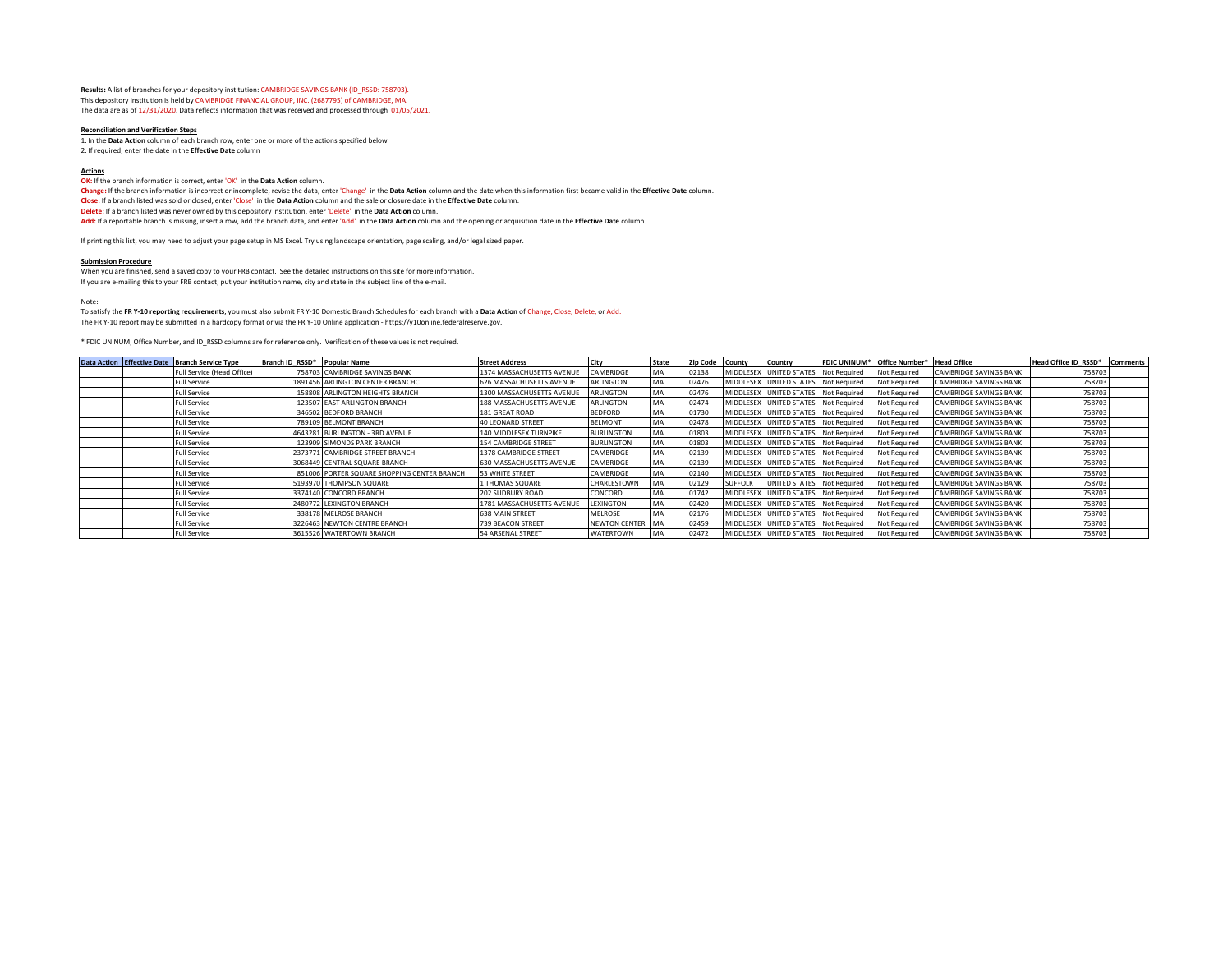# **Report Item 3: Securities Holders**

 $(1)(a)(b)(c)$  and  $(2)(a)(b)(c)$ 

| with power to vote as of $12-31-20$                                                                                                                                                     | Current securities holders with ownership, control or holdings of 5% or more |                                       | Shareholders not listed in $(3)(1)(a)$ through $(3)(1)(c)$ that had ownership,<br>control or holdings of 5% or more with power to vote during the fiscal year<br>ending 12-31-20 |                        |                                              |  |  |
|-----------------------------------------------------------------------------------------------------------------------------------------------------------------------------------------|------------------------------------------------------------------------------|---------------------------------------|----------------------------------------------------------------------------------------------------------------------------------------------------------------------------------|------------------------|----------------------------------------------|--|--|
| $(1)$ (a)                                                                                                                                                                               | (1)(b)                                                                       | (1)(c)                                | (2)(a)                                                                                                                                                                           | (2)(b)                 | (2)(c)                                       |  |  |
| Name & Address                                                                                                                                                                          | Country of Citizenship                                                       | Number and Percentage                 | Name & Address                                                                                                                                                                   | Country of Citizenship | Number and Percentage                        |  |  |
| (City, State, Country)                                                                                                                                                                  | or Incorporation                                                             | of each Class of Voting<br>Securities | (City, State, Country)                                                                                                                                                           | or Incorporation       | of each Class of Voting<br><b>Securities</b> |  |  |
| As a "private"<br>mutual holding<br>company (i.e.,<br>owning 100% of the<br>capital stock of its<br>sole banking<br>subsidiary, CFG has<br>no outstanding class<br>of voting securities |                                                                              |                                       |                                                                                                                                                                                  |                        |                                              |  |  |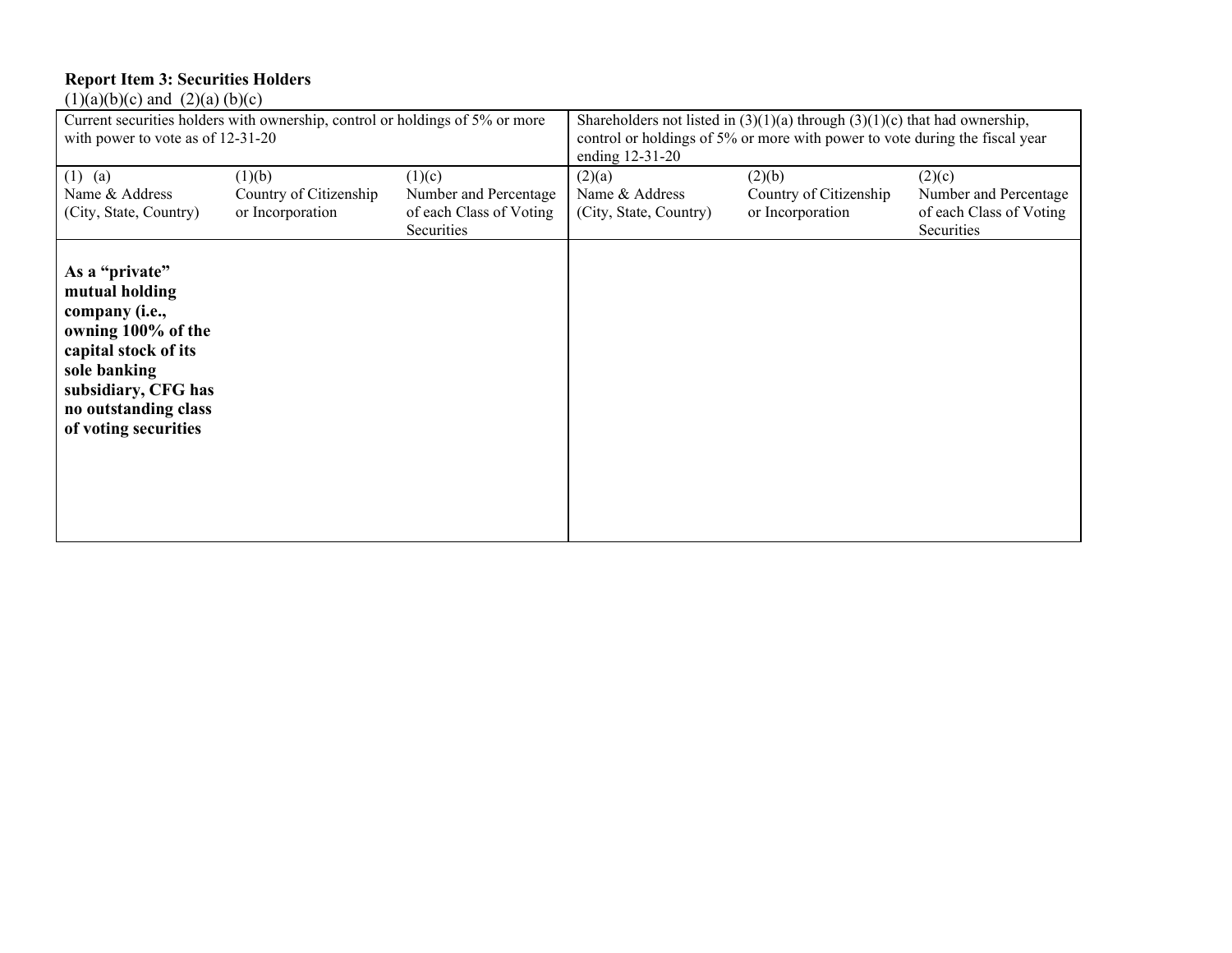# **FISCAL YEAR ENDING DECEMBER 31, 2020**

### **Report Item 4: Insiders**

 $(1), (2), (3)(a)$  (b) (c) and  $(4)(a)(b)(c)$ 

| (1)<br>Name & Address<br>(City, State, Country)   | (2)<br>Principal<br>Occupation if<br>other than with<br><b>Bank Holding</b><br>Company | (3)(a)<br>Title and<br>Position with<br><b>Bank Holding</b><br>Company                        | (3)(b)<br>Title & Position with<br>Subsidiaries (include<br>name of subsidiaries)                                                                                                                                                                                                                                                                                                                                                                | (3)I<br>Title & Position<br>with Other<br><b>Businesses</b><br>(include names<br>of other<br>businesses) | (4)(a)<br>Percentage<br>of Voting<br>Shares in<br>Bank<br>Holding<br>Company | (4)(b)<br>Percentage of<br>Voting Shares<br>in subsidiaries<br>(include name<br>of subsidiary) | $(4)$ I<br>List names of other companies (includes partnerships)<br>if 25% or more of voting securities or other ownership<br>interest are held (List names of companies and<br>percentage of voting securities or other ownership<br>interest held) |
|---------------------------------------------------|----------------------------------------------------------------------------------------|-----------------------------------------------------------------------------------------------|--------------------------------------------------------------------------------------------------------------------------------------------------------------------------------------------------------------------------------------------------------------------------------------------------------------------------------------------------------------------------------------------------------------------------------------------------|----------------------------------------------------------------------------------------------------------|------------------------------------------------------------------------------|------------------------------------------------------------------------------------------------|------------------------------------------------------------------------------------------------------------------------------------------------------------------------------------------------------------------------------------------------------|
| Michael J. Costello<br>Naples, FL 34108           | Retired                                                                                | Trustee,<br>Corporator;<br>Risk<br>Management<br>Committee<br>member                          | Director & Board Vice-<br>Chairman, Cambridge<br>Savings Bank ("CSB");<br>Risk Management<br>Committee member                                                                                                                                                                                                                                                                                                                                    | None                                                                                                     | None                                                                         | None                                                                                           | None                                                                                                                                                                                                                                                 |
| Stephen J. Coukos, Esq.^<br>West Newton, MA 02465 | <b>Executive Vice</b><br>President,<br>General<br>Counsel &<br>Clerk, CSB              | Trustee,<br>Corporator;<br>Executive<br>Vice<br>President,<br>General<br>Counsel $&$<br>Clerk | <b>Executive Vice</b><br>President, General<br>Counsel & Clerk, CSB;<br>Director, EVP, General<br>Counsel & Clerk of:<br>1834 Realty, Inc.; Porter<br>Securities, Inc.; Porter<br>Securities, Inc., II;<br>Porter Securities, Inc.<br>III; Porter Dunster, Inc.;<br>MCBSC, Inc.; Manager,<br>EVP, General Counsel<br>& Clerk, CSB<br>Transaction LLC; EVP,<br>General Counsel &<br>Clerk, Cambridge<br>Savings Charitable<br>Foundation ("CSCF") | None                                                                                                     | None                                                                         | None                                                                                           | None                                                                                                                                                                                                                                                 |
| Anne Adams Cushman<br>Cambridge, MA 02140         | Marketing/<br>Public<br>Relations                                                      | Trustee,<br>Corporator;<br>Corporate<br>Governance<br>Committee<br>Chair                      | Director, CSB;<br>Corporate Governance<br>Committee Chair;<br>Director, CSCF                                                                                                                                                                                                                                                                                                                                                                     | Principal, Advise<br>& Consult                                                                           | None                                                                         | None                                                                                           | None                                                                                                                                                                                                                                                 |
| John P. DiGiovanni<br>Belmont, MA 02478           | Real Estate<br>Management                                                              | Trustee,<br>Corporator;<br>Compensation<br>Committee<br>member;                               | Compensation<br>Committee member;<br>Corporate Governance<br>Committee member                                                                                                                                                                                                                                                                                                                                                                    | President, Trinity<br>Property<br>Management,<br>Inc.                                                    | None                                                                         | None                                                                                           | Trinity Property Management, Inc. - 66.33%<br>Trinity Realty I LLC - 67%<br>Trinity Realty II LLC - 63.66%<br>Cambridge Highlands LLC - 50%<br>DiGiovanni Family Limited Partnership - 84% of sole                                                   |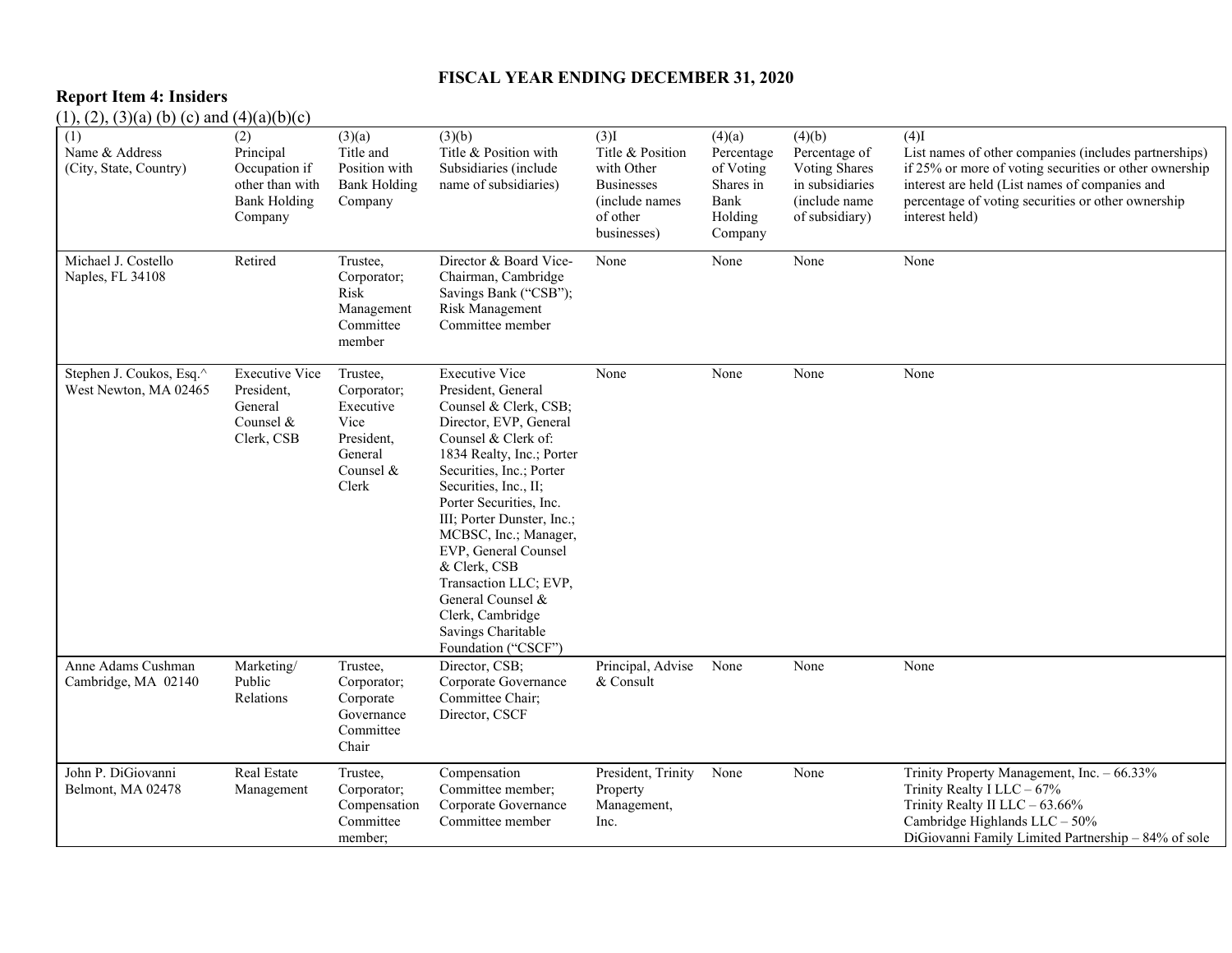| (1)<br>Name & Address<br>(City, State, Country) | (2)<br>Principal<br>Occupation if<br>other than with<br><b>Bank Holding</b><br>Company | (3)(a)<br>Title and<br>Position with<br><b>Bank Holding</b><br>Company  | (3)(b)<br>Title & Position with<br>Subsidiaries (include<br>name of subsidiaries)                                                       | (3)I<br>Title & Position<br>with Other<br><b>Businesses</b><br>(include names<br>of other<br>businesses) | (4)(a)<br>Percentage<br>of Voting<br>Shares in<br>Bank<br>Holding<br>Company | (4)(b)<br>Percentage of<br><b>Voting Shares</b><br>in subsidiaries<br>(include name<br>of subsidiary) | $(4)$ I<br>List names of other companies (includes partnerships)<br>if 25% or more of voting securities or other ownership<br>interest are held (List names of companies and<br>percentage of voting securities or other ownership<br>interest held)                                                                                                                                                                                                                                                                                                                                                                                         |
|-------------------------------------------------|----------------------------------------------------------------------------------------|-------------------------------------------------------------------------|-----------------------------------------------------------------------------------------------------------------------------------------|----------------------------------------------------------------------------------------------------------|------------------------------------------------------------------------------|-------------------------------------------------------------------------------------------------------|----------------------------------------------------------------------------------------------------------------------------------------------------------------------------------------------------------------------------------------------------------------------------------------------------------------------------------------------------------------------------------------------------------------------------------------------------------------------------------------------------------------------------------------------------------------------------------------------------------------------------------------------|
| John P. DiGiovanni<br>continued                 |                                                                                        | Corporate<br>Governance<br>Committee<br>member                          |                                                                                                                                         |                                                                                                          |                                                                              |                                                                                                       | GP<br>50 Church Street Realty Trust - 84% of sole GP<br>Mt. Auburn 139-141, LLC - 100%<br>Ledgemoor. LLC – 70%<br>45 Brattle St Realty Trust - 84% of sole GP<br>Baile Beag II, LLC - Anne DiGiovanni 100%<br>Hilliard Blue Anchor, LLC - John & Anne DiGiovanni<br>100%<br>DiGiovanni Family Irrevocable Trust of 1996 - Trustee<br>John P. DiGiovanni 2010 Family Irrevocable Trust-<br>Life Insurance Trust: Anne DiGiovanni & Bob<br>Rosenthal, Esq. Trustees<br>Louis F. DiGiovanni 2002 Trust - Trustee<br>Louis F. DiGiovanni Life Insurance Trust - Trustee<br>LFD Family Co Inc. $-84%$<br>Trinity Group Investments, $LLC - 100\%$ |
| Jayne K. Donahue<br>Southborough, MA 01772      | Retired                                                                                | Trustee,<br>Corporator;<br>Auditing<br>Committee<br>member              | Director, CSB<br><b>Auditing Committee</b><br>member                                                                                    | Retired                                                                                                  | None                                                                         | None                                                                                                  | None                                                                                                                                                                                                                                                                                                                                                                                                                                                                                                                                                                                                                                         |
| Thomas W. Falwell<br>Acton, MA 01720            | Attorney                                                                               | Trustee,<br>Corporator;<br>Auditing<br>Committee<br>member              | Director, CSB;<br>Trust Committee<br>member;<br>$401(k)/$ Investment<br>Committee member;<br><b>Auditing Committee</b><br>member        | Partner, Comins<br>& Newbury LLP                                                                         | None                                                                         | None                                                                                                  | Comins & Newbury LLP $-$ 52.44%<br>ACJ Realty Trust - 48.5%<br>Summer Escape Realty Trust - 48.5%                                                                                                                                                                                                                                                                                                                                                                                                                                                                                                                                            |
| Kevin J. Fitzgerald<br>Winchester, MA 01890     | Retired                                                                                | Trustee,<br>Corporator,<br>Compensation<br>Committee<br>Chair           | Director, CSB;<br>Compensation<br>Committee Chair                                                                                       | None                                                                                                     | None                                                                         | None                                                                                                  | None                                                                                                                                                                                                                                                                                                                                                                                                                                                                                                                                                                                                                                         |
| Michael O. Gilles^<br>Acton, MA 01720           | <b>Executive Vice</b><br>President,<br>Chief<br>Operating<br>Officer $&$<br>Treasurer, | Executive<br>Vice<br>President,<br>Chief<br>Operating<br>Officer, Chief | <b>Executive Vice</b><br>President, COO &<br>Treasurer, CSB;<br>Director, EVP, COO,<br>CFO, Treasurer & Asst.<br>Clerk of: 1834 Realty, | None                                                                                                     | None                                                                         | None                                                                                                  | 15 Bonazzoli Ave LLC - 33%                                                                                                                                                                                                                                                                                                                                                                                                                                                                                                                                                                                                                   |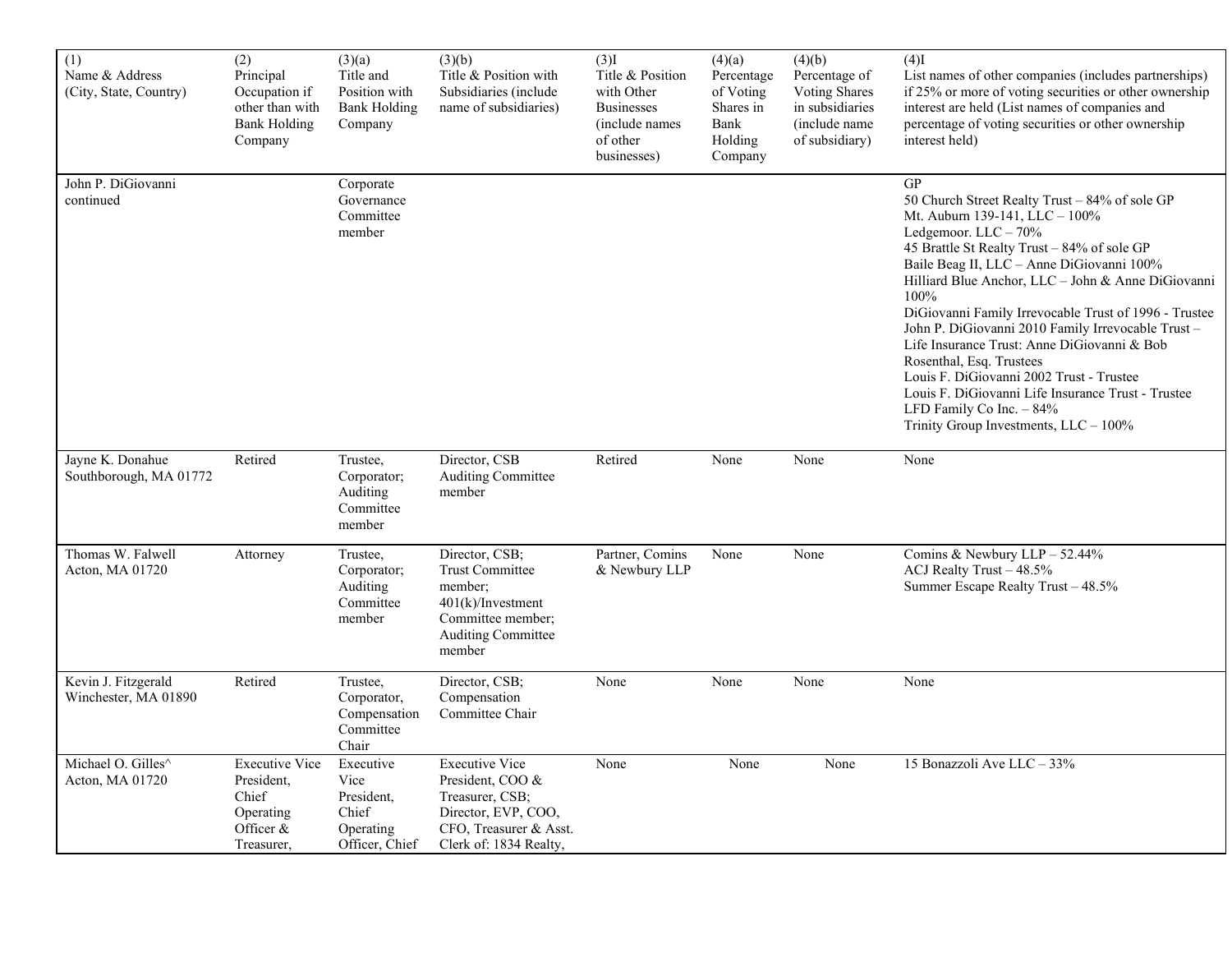| (1)<br>Name & Address<br>(City, State, Country) | (2)<br>Principal<br>Occupation if<br>other than with<br><b>Bank Holding</b><br>Company | (3)(a)<br>Title and<br>Position with<br><b>Bank Holding</b><br>Company                             | (3)(b)<br>Title & Position with<br>Subsidiaries (include<br>name of subsidiaries)                                                                                                                                                                                                                   | (3)I<br>Title & Position<br>with Other<br><b>Businesses</b><br>(include names)<br>of other<br>businesses) | (4)(a)<br>Percentage<br>of Voting<br>Shares in<br>Bank<br>Holding<br>Company | (4)(b)<br>Percentage of<br><b>Voting Shares</b><br>in subsidiaries<br>(include name)<br>of subsidiary) | (4)I<br>List names of other companies (includes partnerships)<br>if 25% or more of voting securities or other ownership<br>interest are held (List names of companies and<br>percentage of voting securities or other ownership<br>interest held) |
|-------------------------------------------------|----------------------------------------------------------------------------------------|----------------------------------------------------------------------------------------------------|-----------------------------------------------------------------------------------------------------------------------------------------------------------------------------------------------------------------------------------------------------------------------------------------------------|-----------------------------------------------------------------------------------------------------------|------------------------------------------------------------------------------|--------------------------------------------------------------------------------------------------------|---------------------------------------------------------------------------------------------------------------------------------------------------------------------------------------------------------------------------------------------------|
| Michael O. Gilles<br>continued                  | CSB                                                                                    | Financial<br>Officer &<br>Treasurer                                                                | Inc.; Porter Securities,<br>Inc.; Porter Securities,<br>Inc. II; Porter Securities,<br>Inc. III; Porter Dunster,<br>Inc.; MCBSC, Inc.;<br>Manager, EVP, COO,<br>CFO, Treasurer & Asst.<br>Clerk, CSB Transaction<br>LLC; EVP, COO, CFO,<br>Treasurer & Asst. Clerk,<br>$\ensuremath{\mathsf{CSCF}}$ |                                                                                                           |                                                                              |                                                                                                        |                                                                                                                                                                                                                                                   |
| Neal Hesler<br>Wolfboro, NH 03894               | Credit<br>Research                                                                     | Trustee,<br>Corporator,<br>Auditing<br>Committee<br>member,<br>Compensation<br>Committee<br>member | Director, CSB,<br>AuditingCommittee<br>member, Compensation<br>Committee member                                                                                                                                                                                                                     | Principal, Hesler<br>& Associates                                                                         | None                                                                         | None                                                                                                   | None                                                                                                                                                                                                                                              |
| Howard B. Hodgson, Jr.<br>Ipswich, MA 01938     | Private Equity<br>Industrial<br>Property<br>Investment                                 | Trustee,<br>Corporator;<br>Compensation<br>Committee<br>member                                     | Director, CSB;<br>Compensation<br>Committee member                                                                                                                                                                                                                                                  | <b>EVP</b> Vice<br>Chairman of<br>Investment<br>Committee,<br>Cabot Properties,<br>Inc.                   | None                                                                         | None                                                                                                   | None                                                                                                                                                                                                                                              |
| Kurt V. Johnson<br>Groton, MA 01450             | Security<br>Software<br>Technology                                                     | Trustee,<br>Corporator;<br>Risk<br>Management<br>Committee<br>member                               | Director, CSB,<br>Risk Management<br>Committee member                                                                                                                                                                                                                                               | SVP Strategy &<br><b>Business</b><br>Development,<br>Beyond Identity,<br>Inc.                             | None                                                                         | None                                                                                                   | None                                                                                                                                                                                                                                              |
| Elizabeth W. McNelis<br>Melrose, MA 02176       | Retired                                                                                | Trustee,<br>Corporator,<br>Compensation<br>Committee<br>member                                     | Director, CSB;<br>Compensation<br>Committee member                                                                                                                                                                                                                                                  | None                                                                                                      | None                                                                         | None                                                                                                   | None                                                                                                                                                                                                                                              |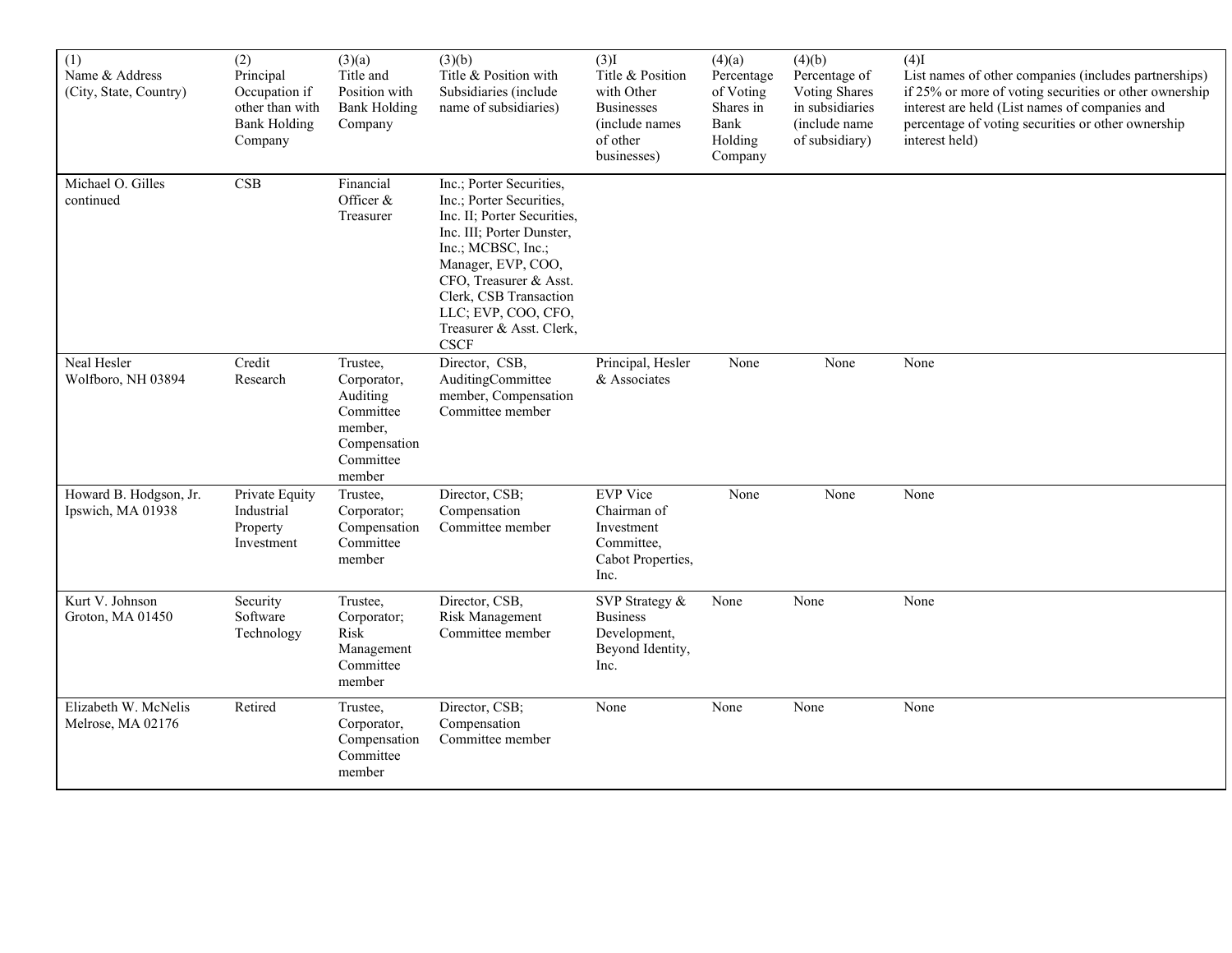| (1)<br>Name & Address<br>(City, State, Country) | (2)<br>Principal<br>Occupation if<br>other than with<br><b>Bank Holding</b><br>Company | (3)(a)<br>Title and<br>Position with<br><b>Bank Holding</b><br>Company                                                  | (3)(b)<br>Title & Position with<br>Subsidiaries (include<br>name of subsidiaries)                                                                                                                                                                                                                                                                               | (3)I<br>Title & Position<br>with Other<br><b>Businesses</b><br>(include names<br>of other<br>businesses) | (4)(a)<br>Percentage<br>of Voting<br>Shares in<br>Bank<br>Holding<br>Company | (4)(b)<br>Percentage of<br>Voting Shares<br>in subsidiaries<br>(include name<br>of subsidiary) | $(4)$ I<br>List names of other companies (includes partnerships)<br>if 25% or more of voting securities or other ownership<br>interest are held (List names of companies and<br>percentage of voting securities or other ownership<br>interest held) |
|-------------------------------------------------|----------------------------------------------------------------------------------------|-------------------------------------------------------------------------------------------------------------------------|-----------------------------------------------------------------------------------------------------------------------------------------------------------------------------------------------------------------------------------------------------------------------------------------------------------------------------------------------------------------|----------------------------------------------------------------------------------------------------------|------------------------------------------------------------------------------|------------------------------------------------------------------------------------------------|------------------------------------------------------------------------------------------------------------------------------------------------------------------------------------------------------------------------------------------------------|
| Brendan Noonan III<br>Belmont, MA 02478         | Real Estate                                                                            | Trustee,<br>Corporator;<br>Auditing<br>Committee<br>Chair                                                               | Director, CSB; Auditing<br>Committee Chair; Trust<br>Committee member;<br>$401(k)/$ Investment<br>Committee member                                                                                                                                                                                                                                              | President, C.<br>Brendan Noonan<br>& Company, Inc.                                                       | None                                                                         | None                                                                                           | None                                                                                                                                                                                                                                                 |
| Emily Ou<br>Boston, MA 02215                    | Real Estate                                                                            | Trustee,<br>Corporator;<br>Corporate<br>Governance<br>Committee<br>member                                               | Director, CSB,<br>Corporate Governance<br>Committee member                                                                                                                                                                                                                                                                                                      | Managing<br>Director,<br>Cushman &<br>Wakefield                                                          | None                                                                         | None                                                                                           | None                                                                                                                                                                                                                                                 |
| Wayne F. Patenaude^<br>Concord, MA 01742        | President &<br>CEO, CSB                                                                | Trustee,<br>Corporator;<br>President &<br><b>CEO</b>                                                                    | Director, President &<br>CEO, CSB; Director &<br>Chairman, President &<br>CEO of: Porter<br>Securities Inc.; Porter<br>Securities Inc, II; Porter<br>Securities Inc., III;<br>Porter Dunster, Inc.;<br>1834 Realty, Inc.;<br>MCBSC, Inc; Manager<br>& Chairman, President<br>& CEO, CSB<br>Transaction LLC;<br>Director & Chairman,<br>President & CEO,<br>CSCF | None                                                                                                     | None                                                                         | None                                                                                           | None                                                                                                                                                                                                                                                 |
| Mary Ann Pesce<br>Weston, MA 02493              | <b>Business</b><br>Consulting                                                          | Trustee,<br>Corporator;<br>Risk<br>Management<br>Committee<br>member,<br>Corporate<br>Governance<br>Committee<br>member | Director, CSB;<br>Risk Management<br>Committee member,<br>Corporate Governance<br>Committee member                                                                                                                                                                                                                                                              | None                                                                                                     | None                                                                         | None                                                                                           | None                                                                                                                                                                                                                                                 |